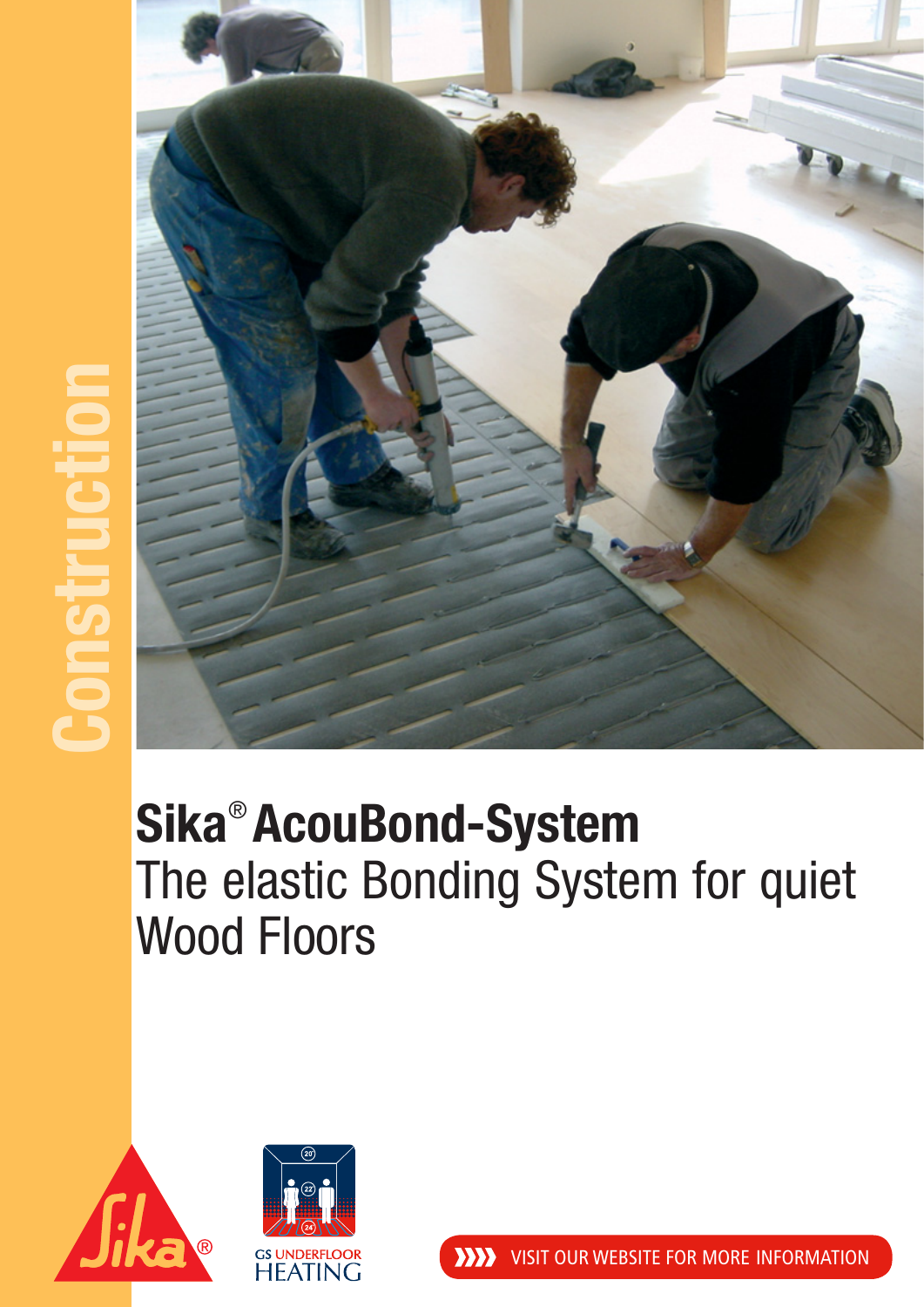## Optimum Combination of Walking Noise and Sound Reduction for solid and 3-ply engineered Wood Floors

**The highly advantageous and efficient system for new installation and refurbishment of wood floors in residential buildings.**

Walking on floating solid wood, and 3-ply engineered wood floors, generates a hollow sound that can have an offensive resonance. Sika has developed a system for the elastic bonding of wood floors in order to prevent this problem. With this bonding system using a pre-cut polyethylene foam mat, the advantages of full surface bonding and floating installations can be combined to give the optimum solution.



### Maximum Advantages



**Walking Comfort**

The elastic Sika<sup>®</sup> AcouBond-System slightly yields at every footfall strain and dampens every step, and therefore it is kinder to your joints and musculature.

**HEATING** 



**High Impact Noise Reduction**

The pre-cut PE-mat and the elastic adhesive dampen walking sounds tremendously. The **Sika<sup>®</sup> AcouBond-System** space between wood floor and substrate. achieves a reduction of impact noise of up to 16 dB.



#### **Reduced Sound Radiation (airborne)**

The 3 mm thick PE-mat ensures an optimal adhesive thickness and fills the hollow Compared with a conventional floating installation, the Sika® AcouBond-**System** reduces sound radiation by up to **10 dB**, which means halving of the audibility level to the human ear.

The Sika® AcouBond-System makes Floors especially resistent and durable thanks to the uniform Distribution of Stress.

#### **The System consists of**

SikaLayer®-03 and SikaLayer® -05 high-quality PE-foam mats, 3 mm and 5 mm thick, with symmetrically placed cut-outs to apply the adhesive

SikaBond<sup>®</sup>-T52 (solvent-free) or SikaBond<sup>®</sup>-T53 (fast curing) and **SikaBond<sup>®</sup>-T62** (solvent-free MS) elastic, sound-dampening, 1-part adhesives